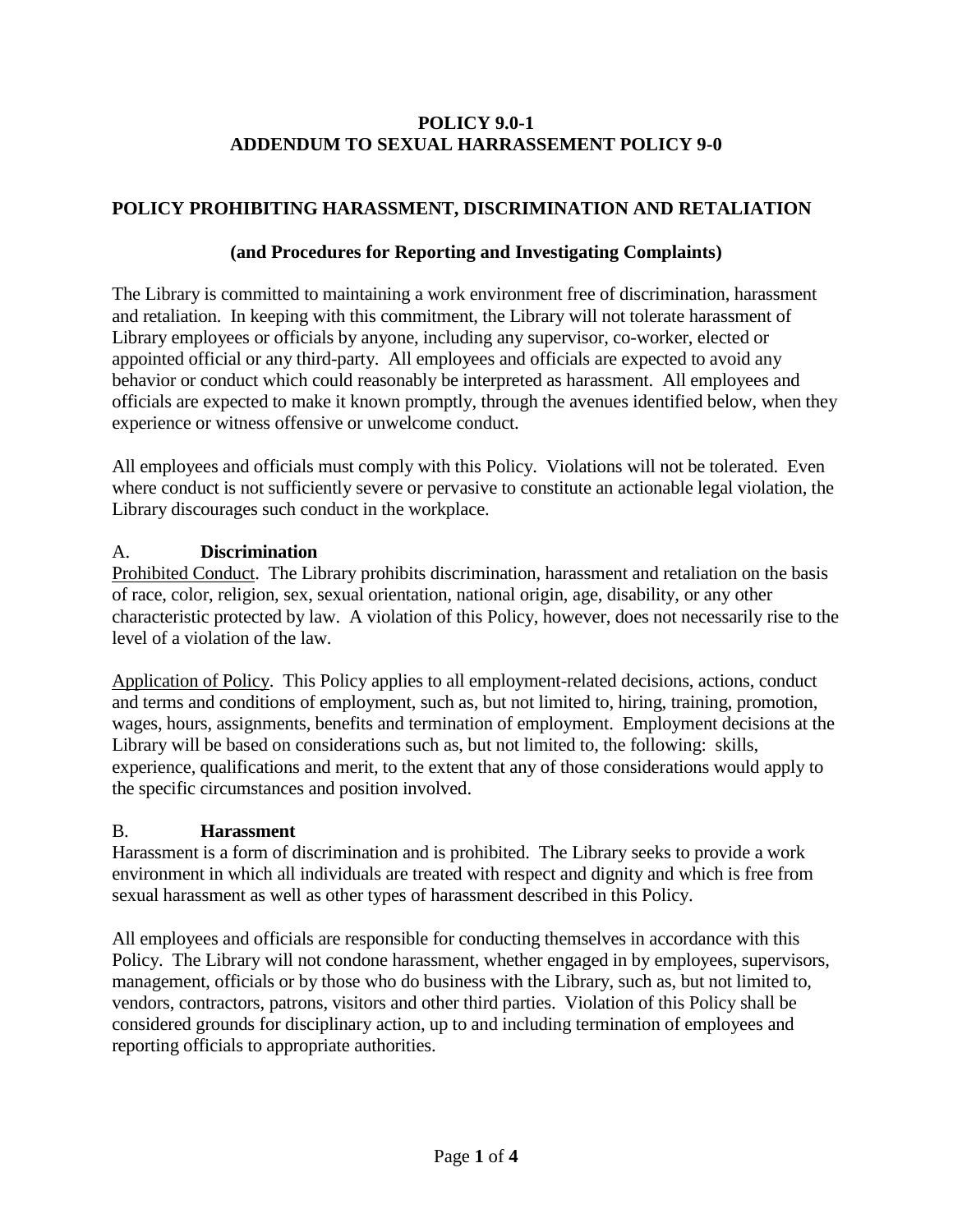## 1. Harassment Relating to a Protected Status:

Harassment consists of unwelcome conduct, whether verbal, physical, or visual, that is based upon a person's protected status, such as sex, sexual orientation, color, race, religion, national origin, age, physical or mental disability or other protected group status. The Library will not tolerate harassing conduct that affects tangible job benefits, that interferes unreasonably with an individual's work performance, or creates an intimidating, hostile, or offensive work environment. The conduct forbidden by this Policy specifically includes, but is not limited to:

- Slurs, negative stereotyping, demeaning or degrading comments, nicknames or intimidating acts that are based on a person's protected status;
- Written or graphic material that is circulated, available on the Library's computer system or technology resources, or posted or distributed in the workplace that shows hostility toward a person or persons because of their protected status.

#### 2. Sexual Harassment:

Sexual harassment is conduct based on sex, whether directed towards a person of the opposite or same-sex. Unwelcome sexual advances, requests for sexual favors or other verbal or physical conduct of a sexual nature become sexual harassment when (1) submission to such conduct is made either explicitly or implicitly as a term or condition of a person's employment; (2) submission to or rejection of such conduct by an individual is used as a basis for employment decisions affecting such person; or (3) such conduct has the purpose or effect of interfering with an individual's work performance or creates an intimidating, hostile or offensive work environment.

This Policy forbids harassment based on sex, regardless of whether it rises to the level of a legal violation. The Library considers the following conduct to represent some of the types of acts that violate this Policy:

- 1. either explicitly or implicitly conditioning or providing preferential treatment in any term of employment (such as continued employment, wages, evaluation, advancement, assigned duties or shifts) on the provision of sexual favors;
- 2. physical contact, such as patting, pinching or brushing against any part of another's body or physical assaults of a sexual nature;
- 3. sexual propositions, sexual innuendo, suggestive comments;
- 4. continuing to ask an employee to socialize on or off-duty when the employee has indicated that she or he is not interested;
- 5. displaying or transmitting demeaning, obscene or sexually suggestive pictures, objects, cartoons, or posters anywhere in the Library workplace;
- 6. sexually oriented kidding, teasing, practical jokes, or threats;
- 7. referring to or calling a person a sexualized name;
- 8. telling sexual jokes or using sexually vulgar or explicit language;
- 9. making derogatory or provoking remarks about or relating to an employee's sex or sexual orientation;
- 10. harassing acts or behavior directed against a person on the basis of an employee's sex or sexual orientation; or
- 11. off-duty conduct that falls within the above definition and affects the work environment.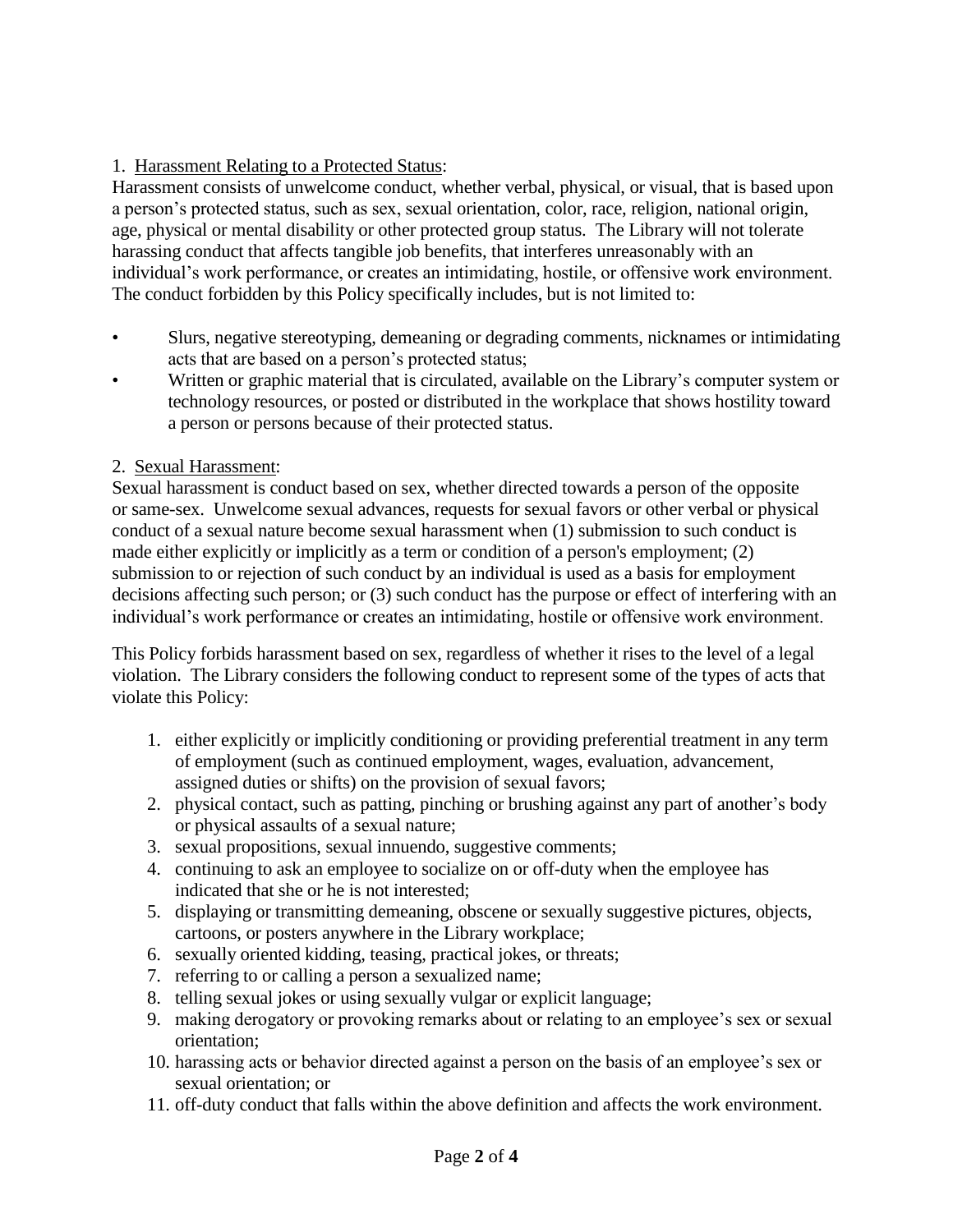Everyone is required to avoid behavior or conduct that could reasonably be interpreted as prohibited harassment under this Policy. Employees and officials are encouraged to inform others in the workplace when their behavior is unwelcome, offensive, inappropriate, or in poor taste. Employees and officials are expected to come forward promptly and report any violations pursuant to this Policy before the alleged offending behavior becomes severe or pervasive.

### C. **Retaliation**

The Library will not retaliate or allow retaliation against an individual who has made a report of a violation of this Policy or for cooperating in an investigation. This, of course, means that employees and officials also must not retaliate against any individual who has made a report of a violation of this Policy or who has cooperated in an investigation. Retaliation by anyone against anyone else for reporting violations of this Policy or cooperating in an investigation is strictly prohibited. Anyone who is found by the Library to have engaged in retaliation may be subject to discipline, up to and including termination of employment, or reporting conduct of officials to appropriate authorities.

Whistleblower protections and remedies are available under the Whistleblower Act, 740 ILCS 174/1 et seq., the State Officials and Employees Ethics Act, 5 ILCS 430/1-1 et seq., and the Illinois Human Rights Act, 775 ILCS 5/1-101 et seq.

#### D. **Procedure for Reporting and Investigation of Harassment, Discrimination and Retaliation**

1. Reporting: All employees and officials are responsible for helping to avoid all forms of harassment. Anyone who believes he or she has experienced conduct inconsistent with this Policy or otherwise learns of conduct prohibited by this Policy is responsible for reporting the conduct through the Complaint procedure.

This Policy does not require reporting harassment or discrimination to any individual who is creating the harassment or discrimination. Employees or officials may make an incident report for this purpose or may report conduct in any other manner, including making a confidential report to a supervisor, ethics officer, Inspector General, or the Department of Human Rights.

In addition, each supervisor must immediately report to the Human Resources Department, the Executive Director, or an official any complaint or observation of conduct which may violate this Policy. Supervisors or managers or officials who have knowledge of any conduct inconsistent with or prohibited by this Policy and do not report it to one or more of the above are subject to disciplinary action, up to and including termination or reporting officials to appropriate authorities.

2. Report Immediately: Verbal complaints, as stated, must be made immediately. The Library may follow up in writing in order to assure complete understanding of and resolution of the specific complaint.

3. No Exception to Reporting: Please note that there are no exceptions to this reporting requirement. There is no friendship exception. Even if the alleged victim or perpetrator of the conduct is a friend, acquaintance, family member, relative or co-worker, each and every employee and official is required to report the incident or complaint, as the case may be.